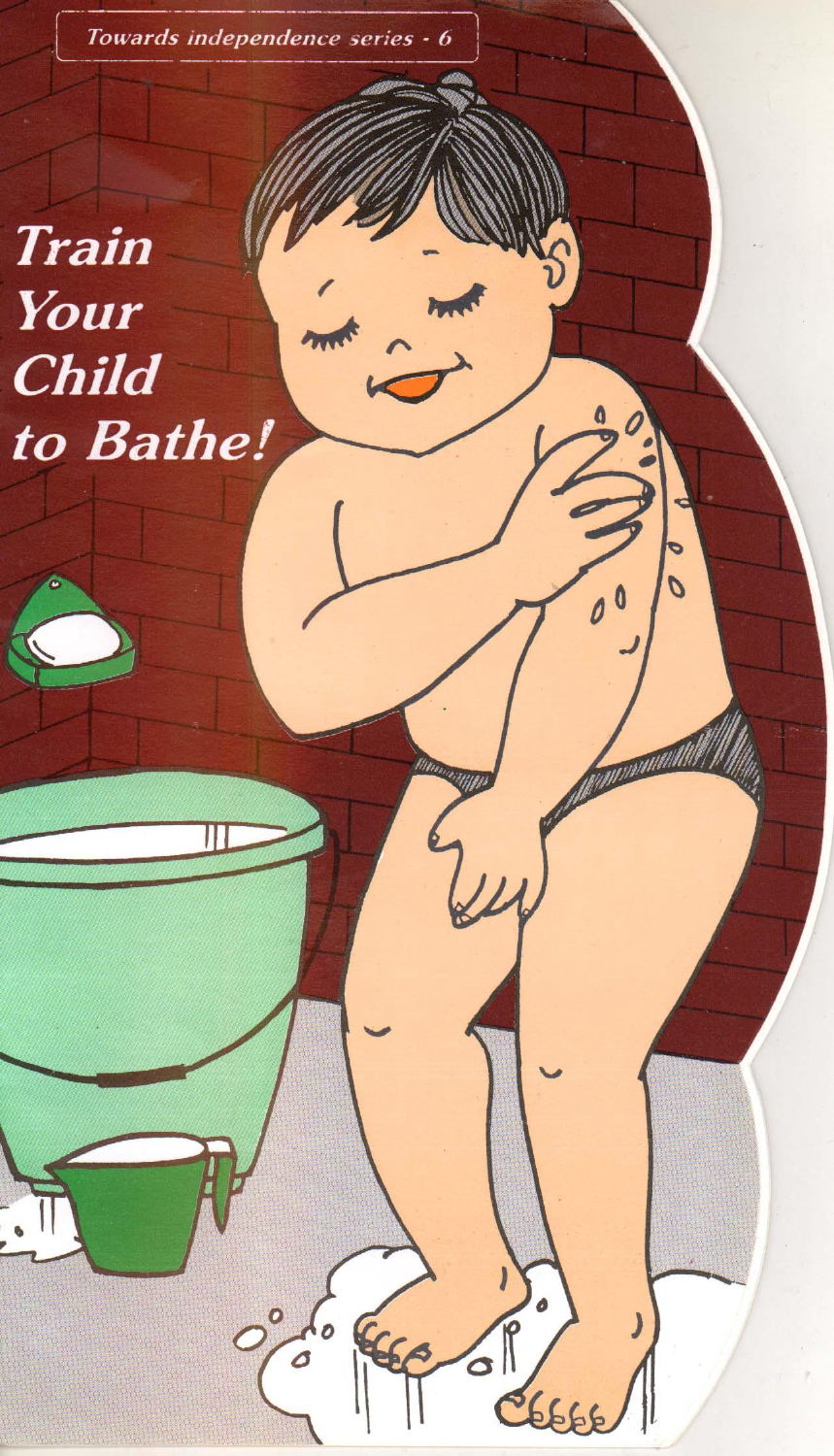# Train Your Child to Bathe!

Towards independence series - <sup>6</sup>

(Funded by UNICEF)

National Institute for the Mentally Handicapped

(Ministry of Welfare, Govt. of India)<br>Manovikas Nagar, Bowenpally, Secunderabad 500 011

 $\sim 100$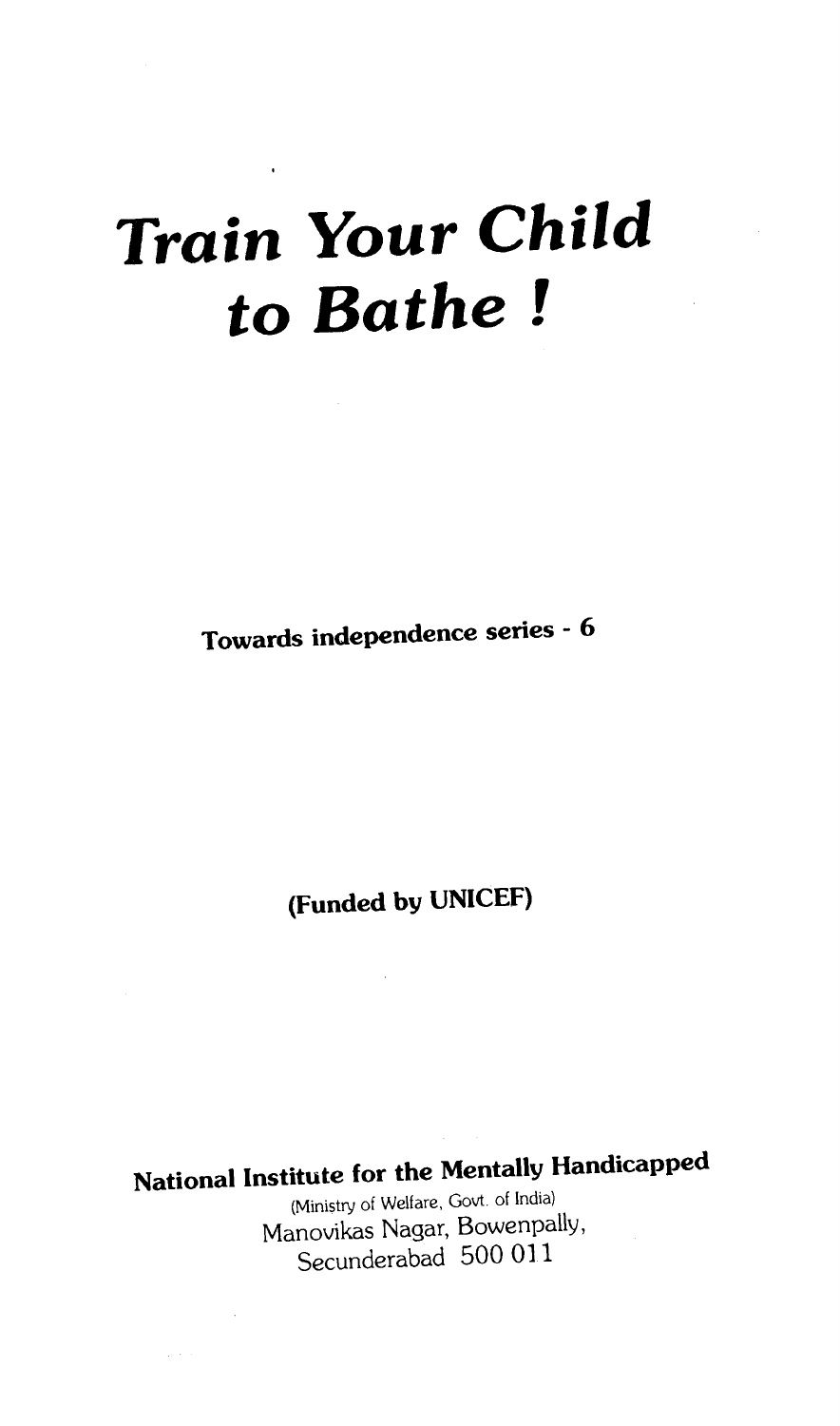Copyright © National Institute for the Mentally Handicapped, 1990 All rights reserved.

Reprint 2001

Artist : K. Nageswar Rao Printed at : Sree Ramana Process, Secunderabad. Hello : 7811750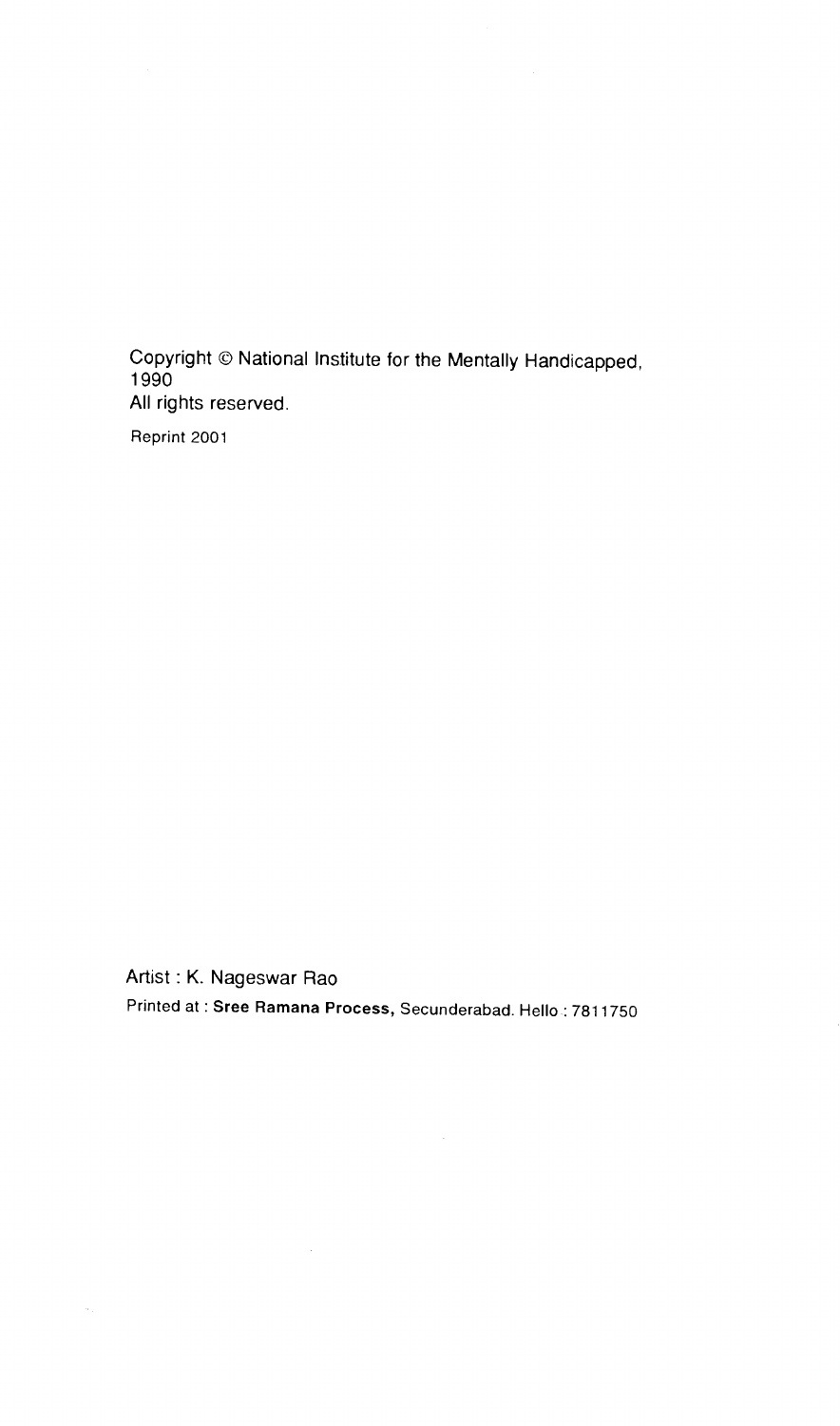### Other titles in the series :

Enhancing Gross Motor Skills

Fine Motor Skills

Feeding on their own.

Toilet Training

Teaching Brushing Skills

We can Dress Ourselves

Teaching Grooming Skills

Teaching Basic Social Skills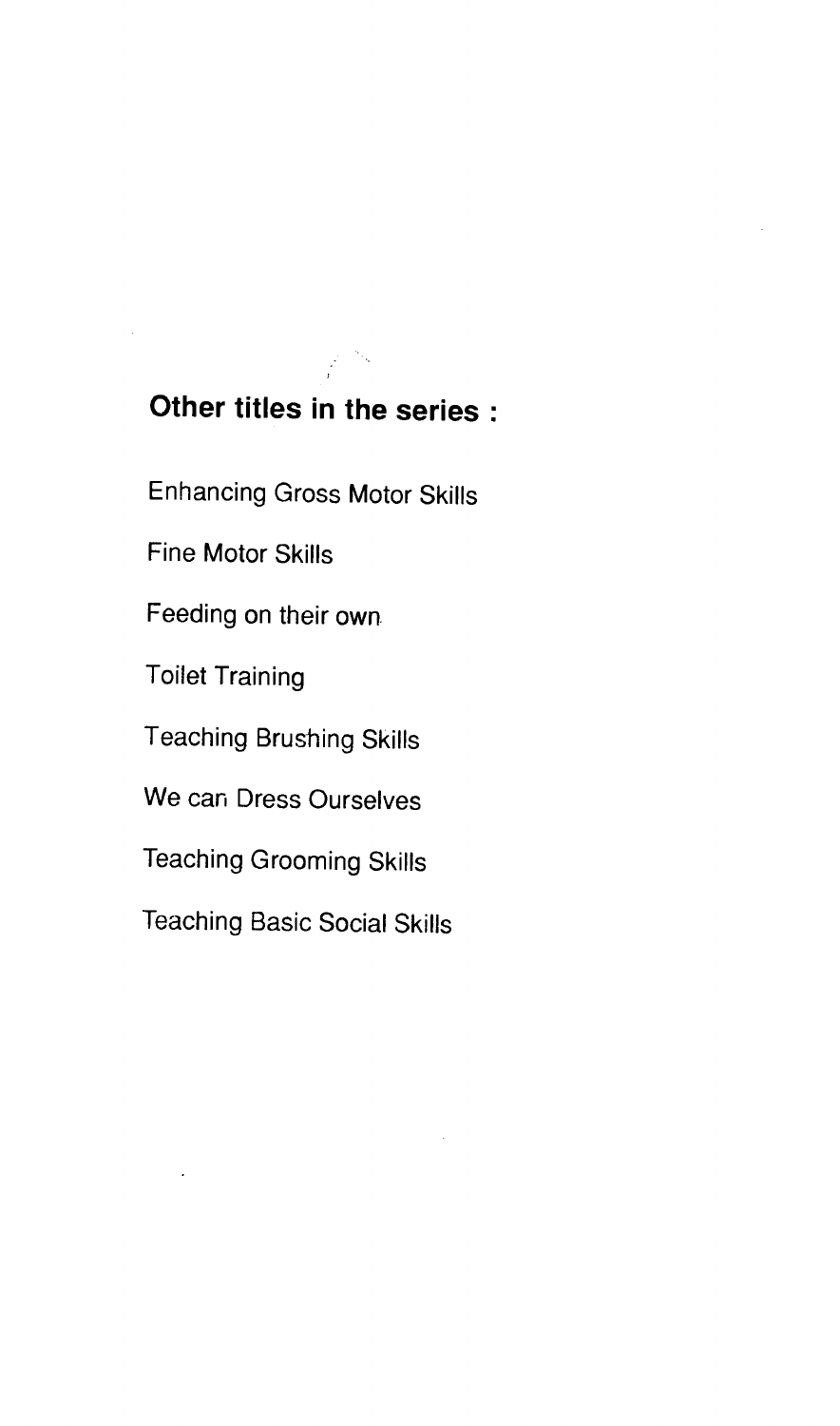### 'A BATH EACH DAY KEEPS THE DIRT AWAY'

Training in bathing . . . .  $\bigwedge$ ⋟ ✔ .. reduces ..is a step the workload towards of the good health caretaker and hygiene b..enhances<br>social<br>acceptability ..provides ability for self care .. leads towards more independence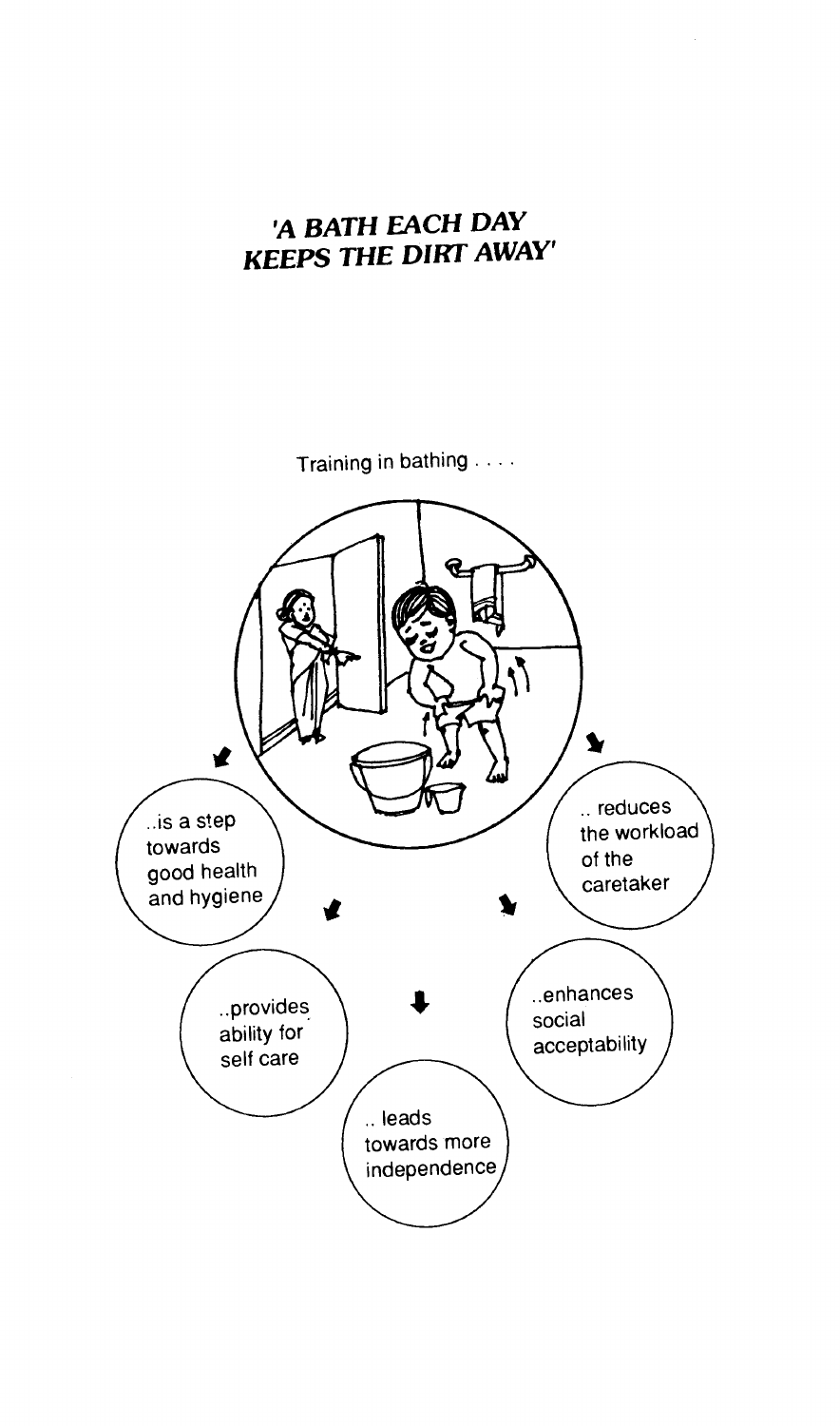

Divide bathing activity into small steps

Draw the child's attention to each step when you bathe him



Starting with what the child can do, help him to do more until he can bathe himself without help.

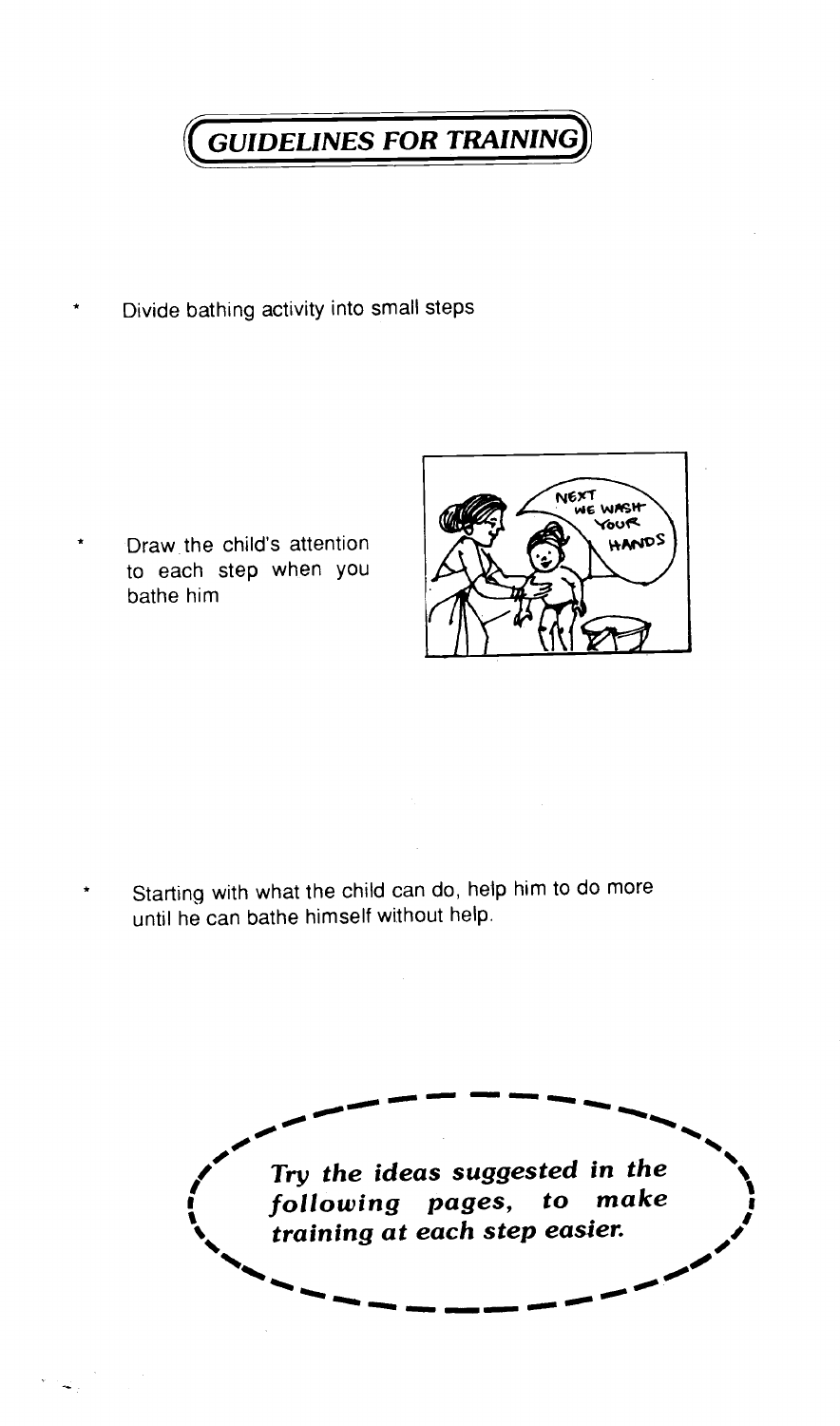# MAKE SURE EVERYTHING REQUIRED<br>IS WITHIN REACH

Train the child to check, if bucket of water, mug, soap, towel and clothes are within reach.

Have a string ora bar inside the bathroom, so that the child can hang his towel and clothes.

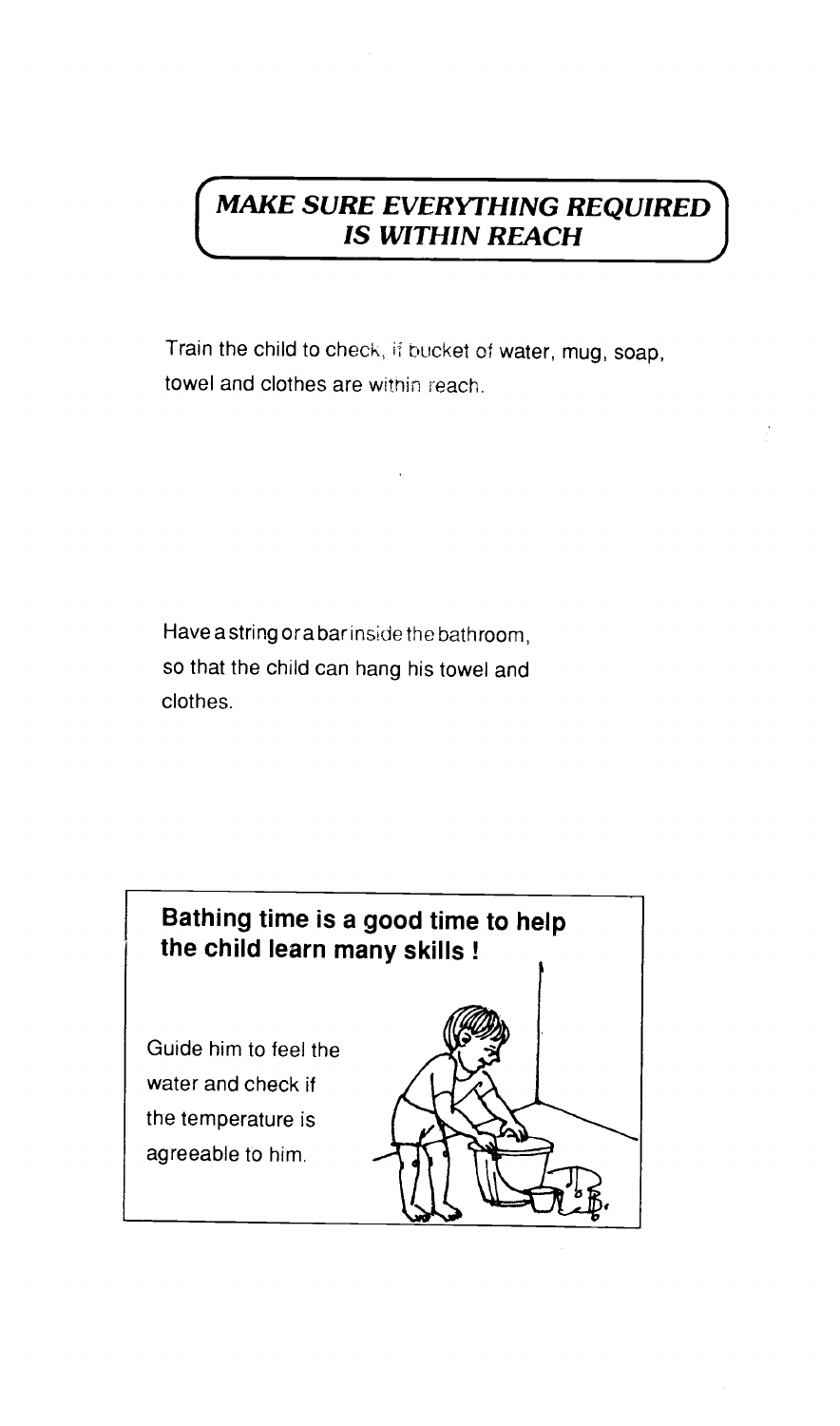

J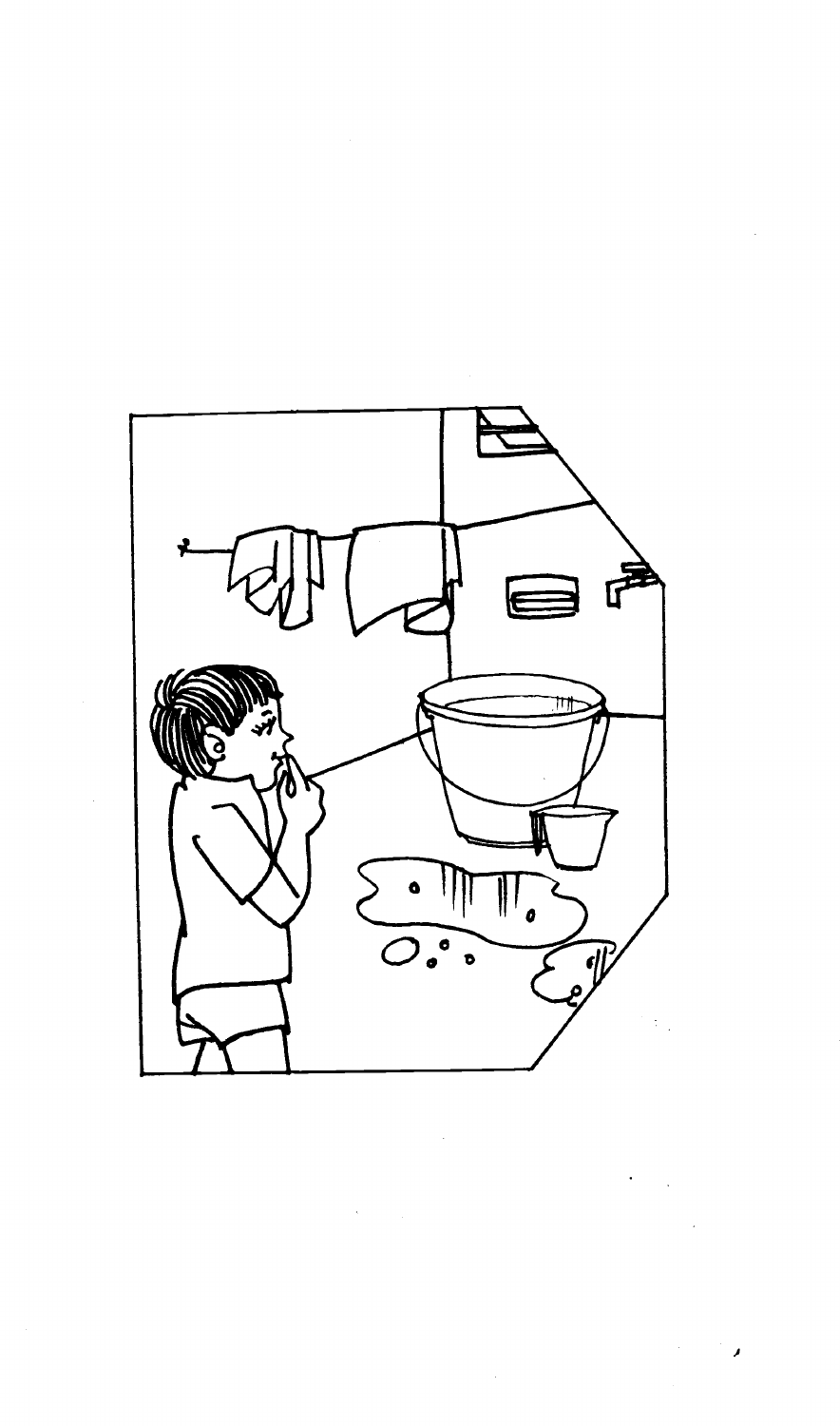**UNDRESS** 

Have a tub/bucket in the bathroom to keep the removed clothes

Train him in the aspect of privacy by allowing him to undress only in the bathroom, with the door closed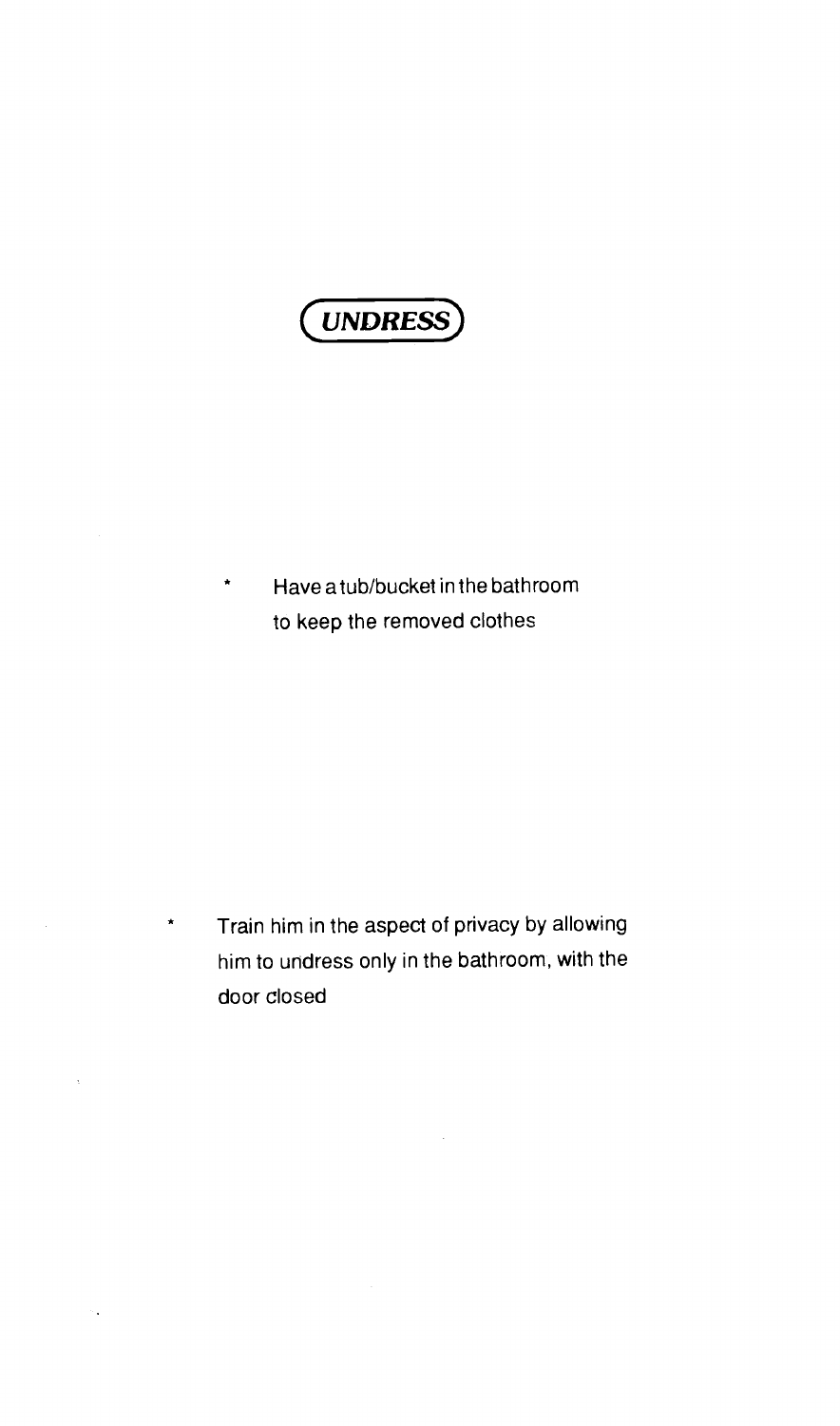

 $\ddot{\phantom{0}}$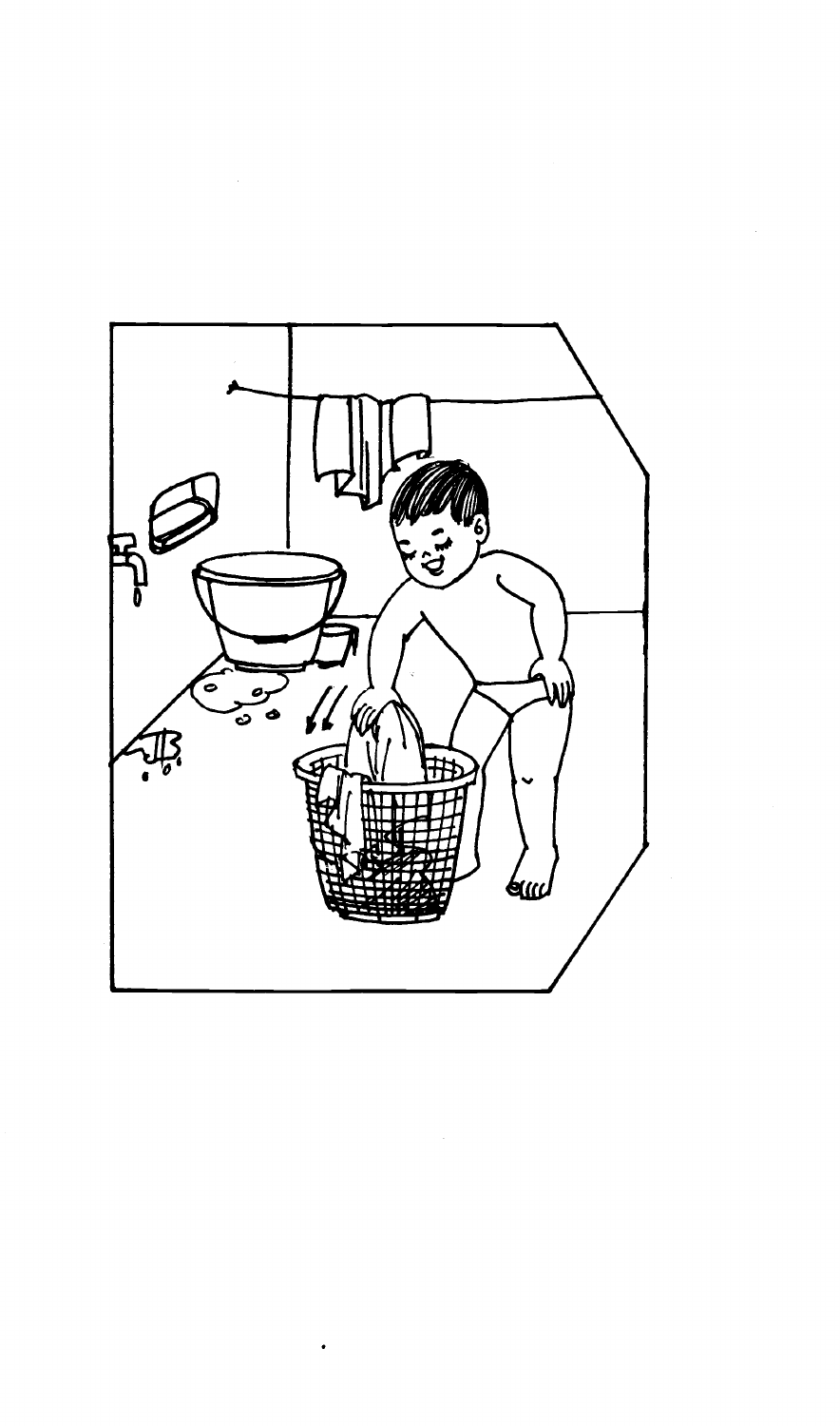### POUR WATER OVER THE BODY

Use mug that has a handle. It will be easier to hold and balance.

Let him follow the posture (sit/stand) that is convenient to him.

Use play time as an opportunity to learn bathing skills by encouraging the child to bathe her doll.

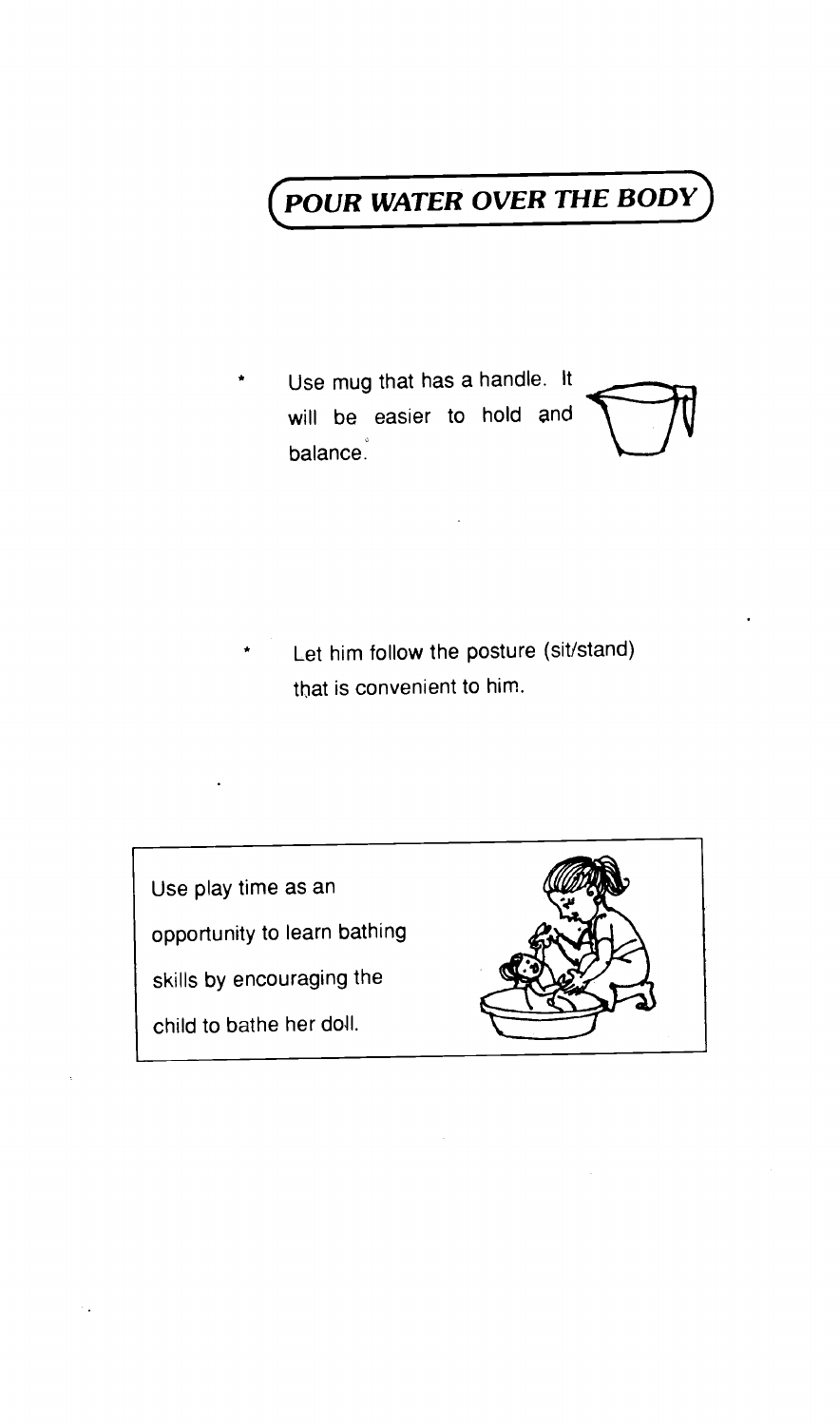

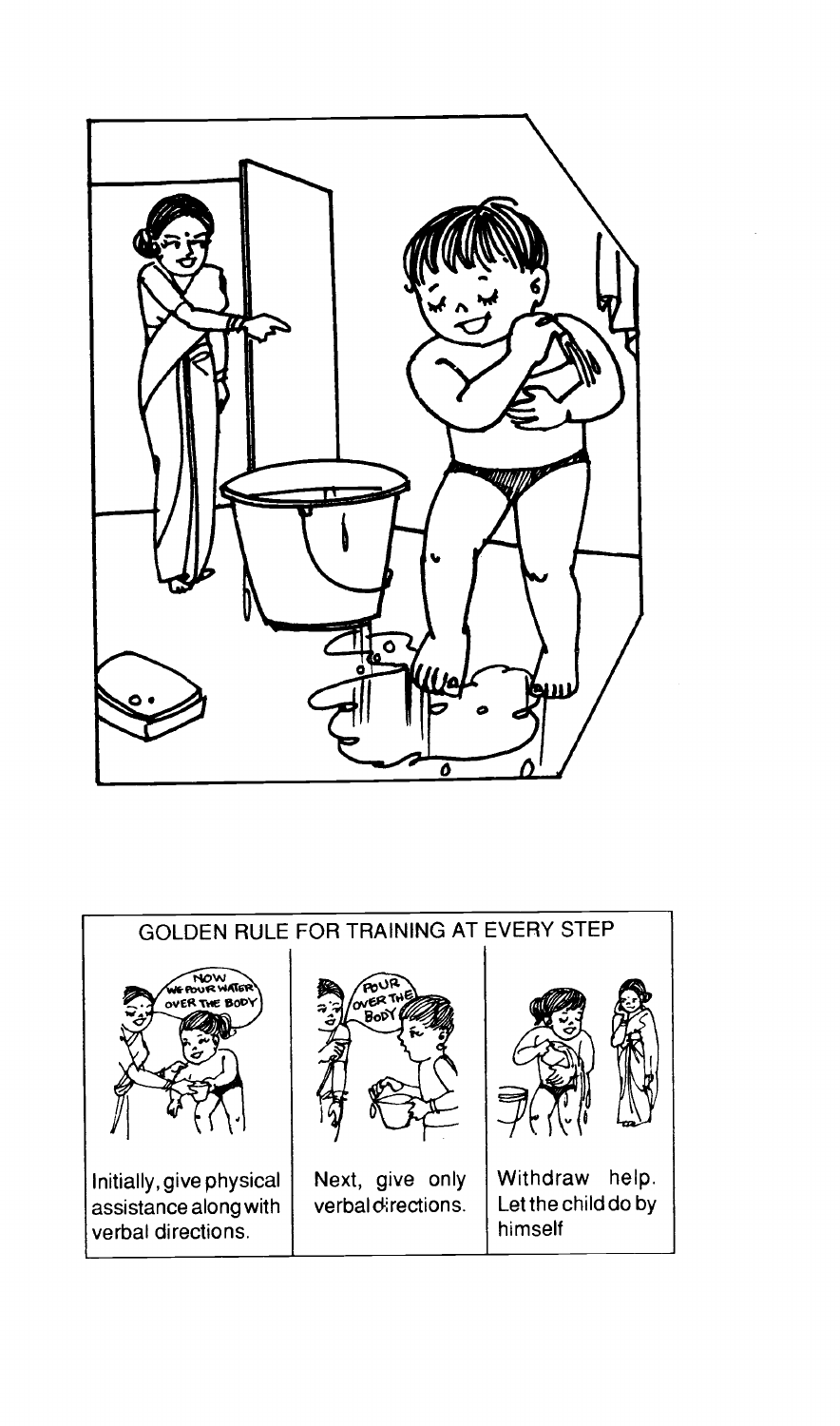# **APPLY SOAP**

Train the child to rub soap between palms and back of hands to form lather and apply it over the body, in this order -

- \* trunk.
- arms, hands, fingers.
- \* legs, feet, toes.
- back portions of the body, rubbing with right hand on left upper side of the back and left hand on. right upper side of the back.
- ears, neck, face.

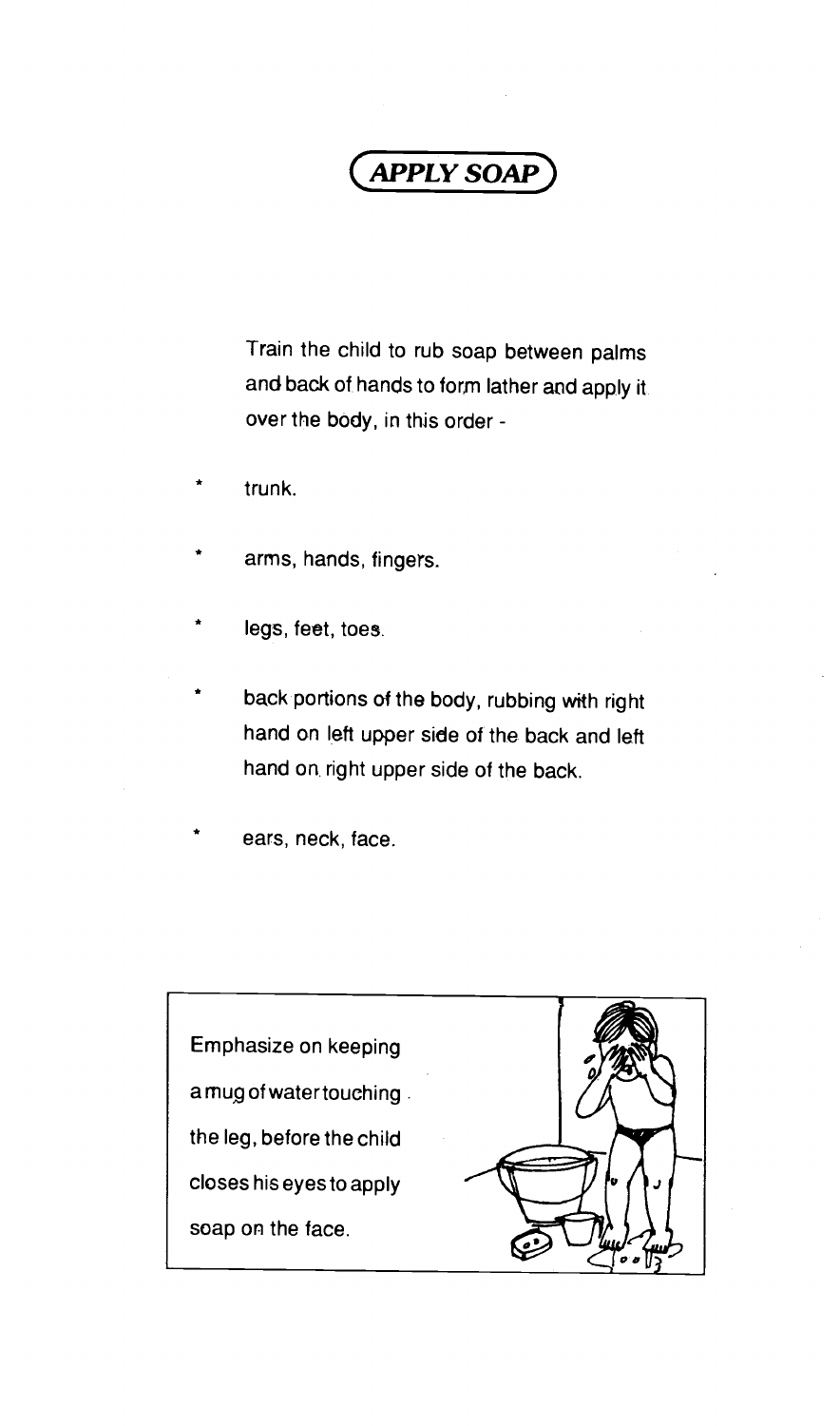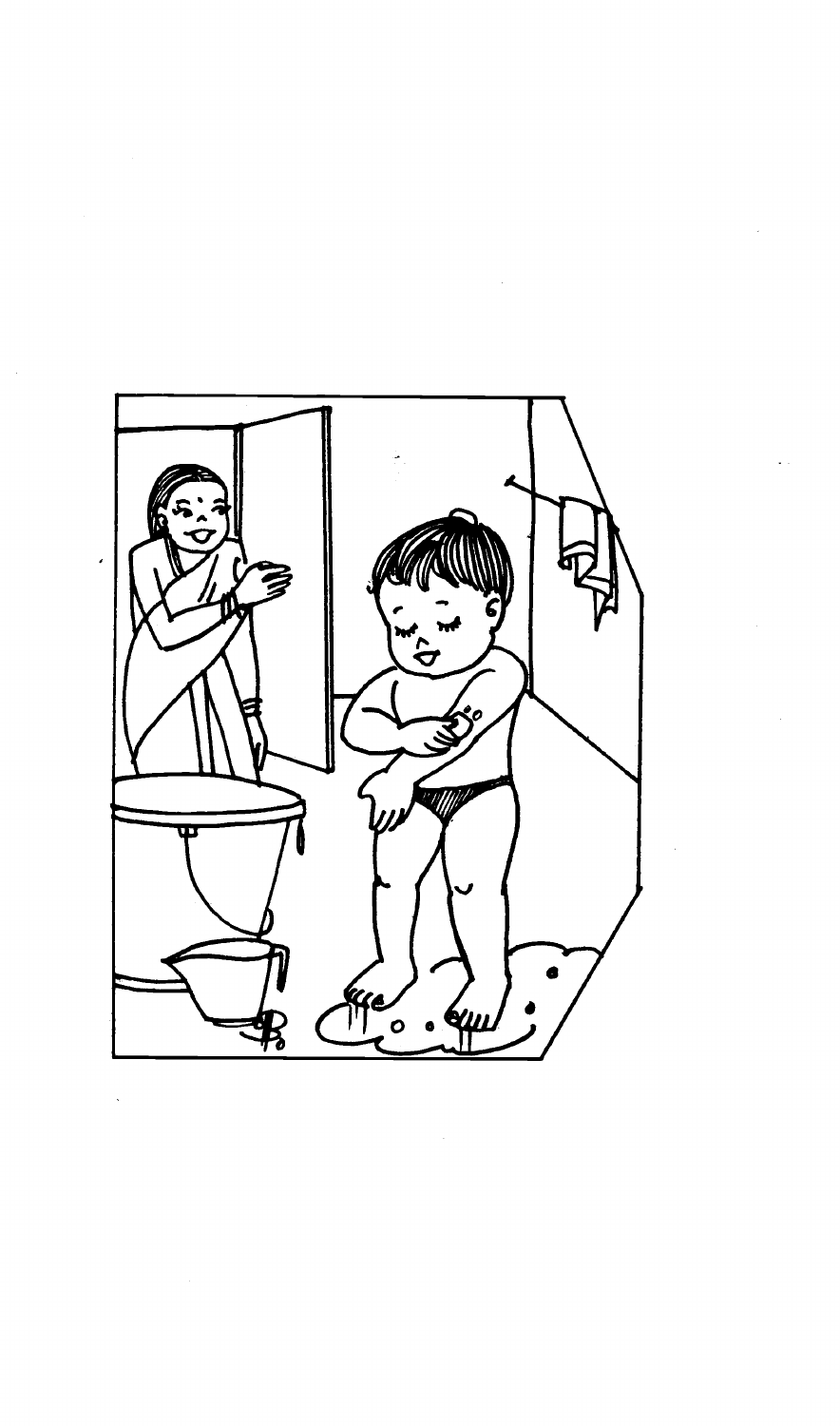**RINSE** 

- First, let him wash his face.
- Then, pour 2-3 mugs of water over the body and rub all over, without applying soap.
- Pour water again to rinse thoroughly.

Children enjoy playing with water. Don 't worry if the child uses too much of water and soap initially. The important thing for him is to learn to enjoy the activities leading to personal cleanliness.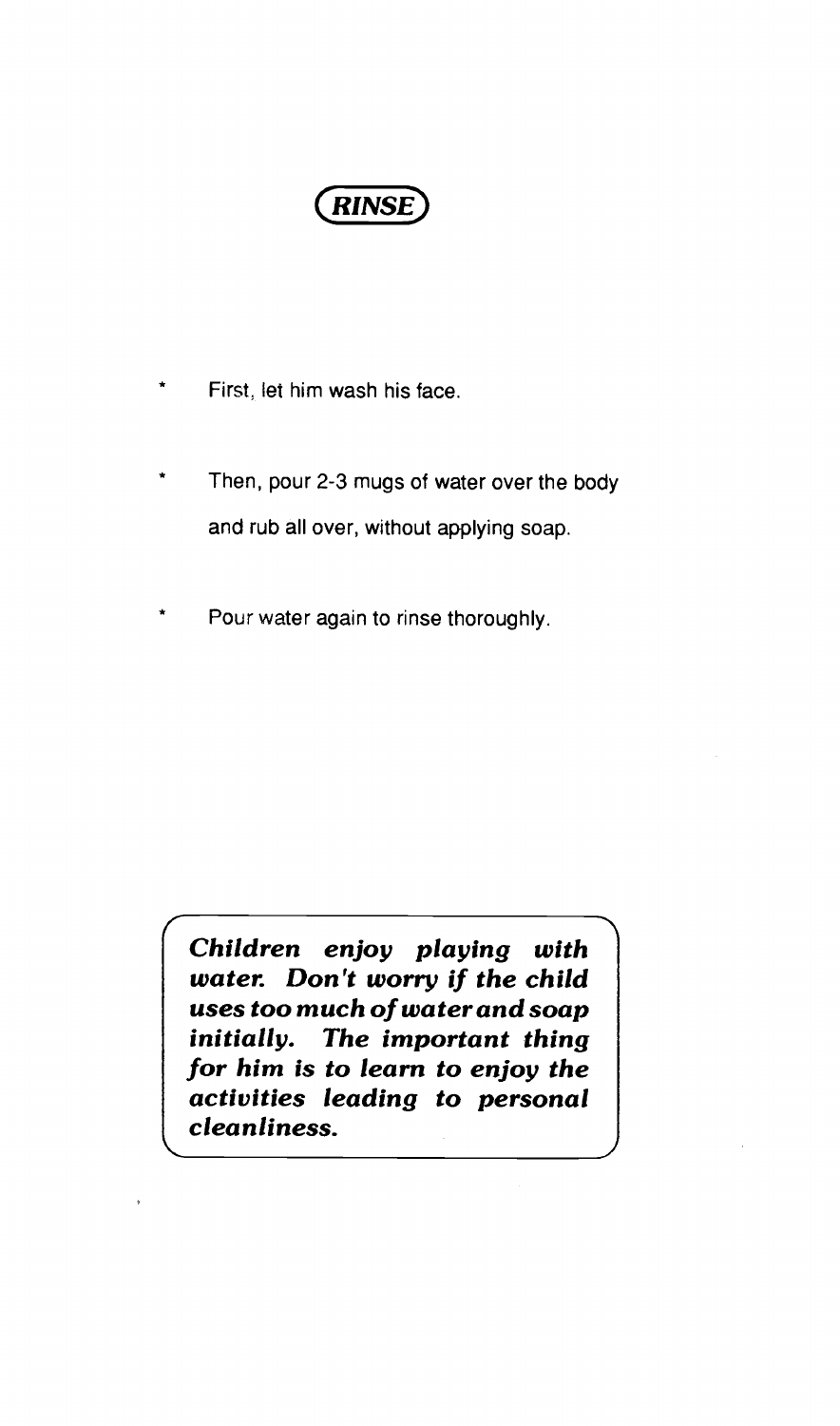

Prompt the child to hurry up if he takes long by saying "It is time for the TV serial .......", "Papa has to  $\qquad \qquad \mid$ take bath ....." etc.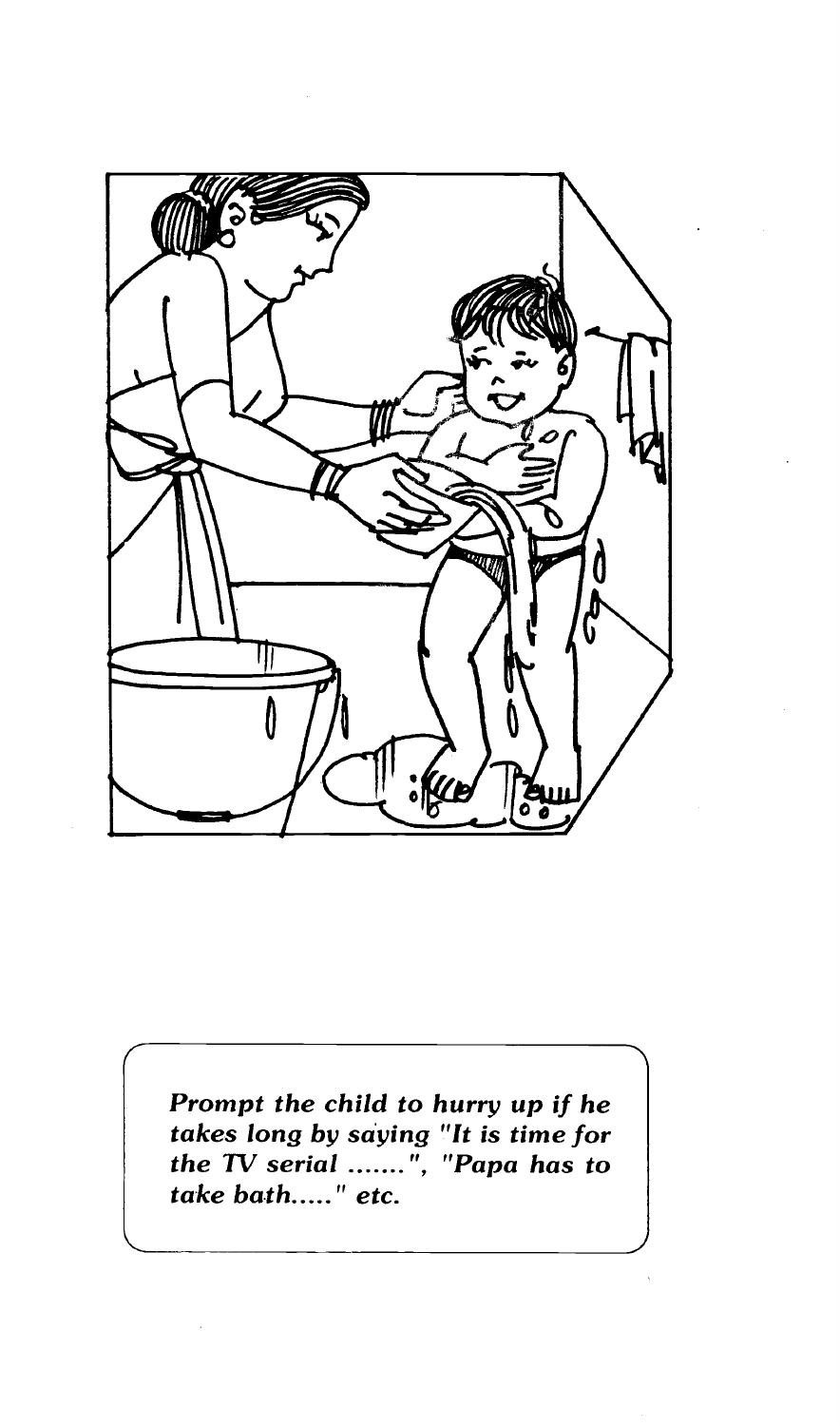(DRY)

Use towel of a size the child can hold and rub with easily.

Í,

Having his name or initial on the towel will encourage him to use it and will also give him a sense of pride, that it is HIS. It will also help him to identify his name and his belongings.

Appreciate the child for his attempts and successes at  $\overline{\phantom{a}}$ every step.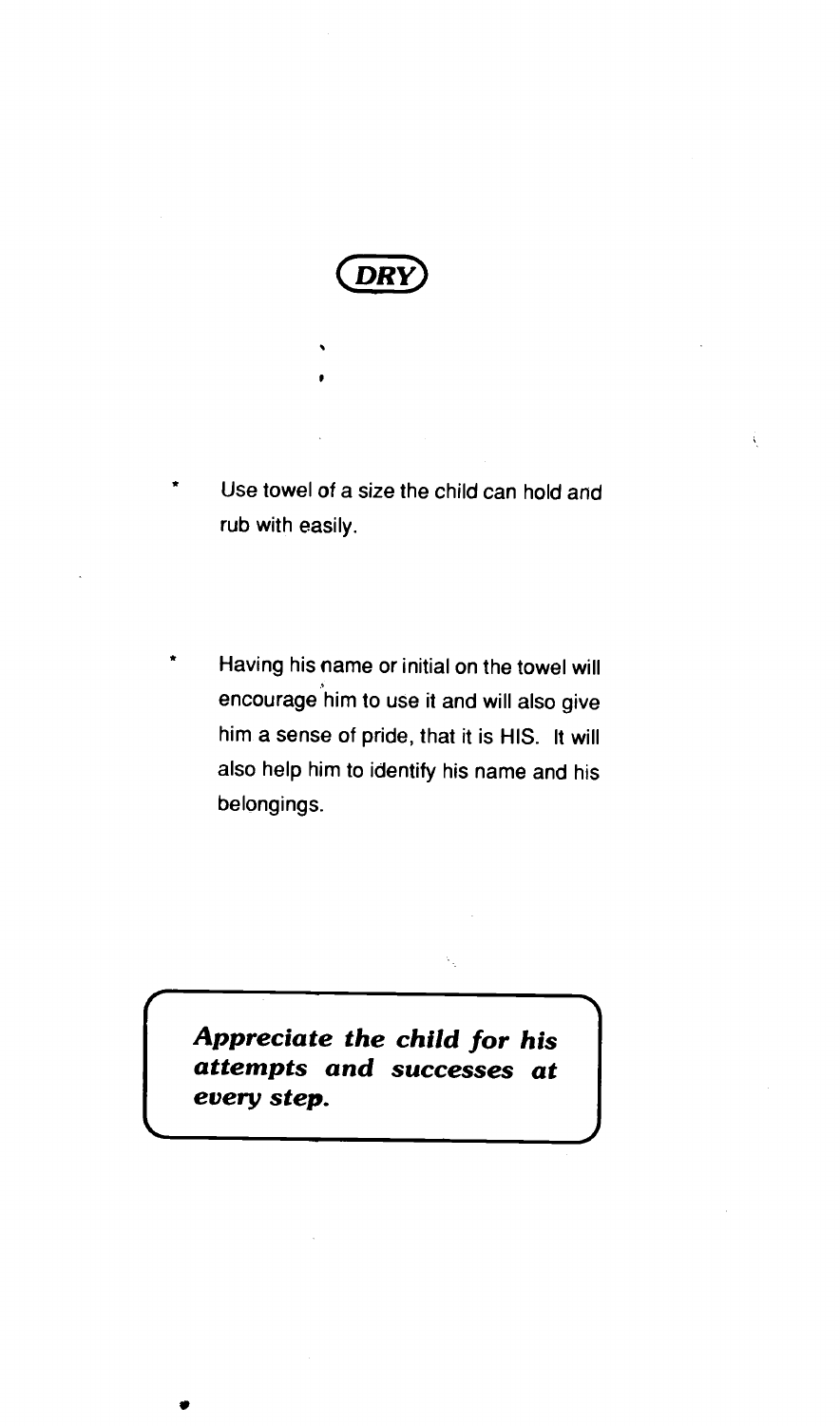

 $\ddot{\cdot}$ 

 $\mathcal{L}$ 

 $\hat{\mathcal{L}}_1$ 

 $\rightarrow \frac{1}{2}$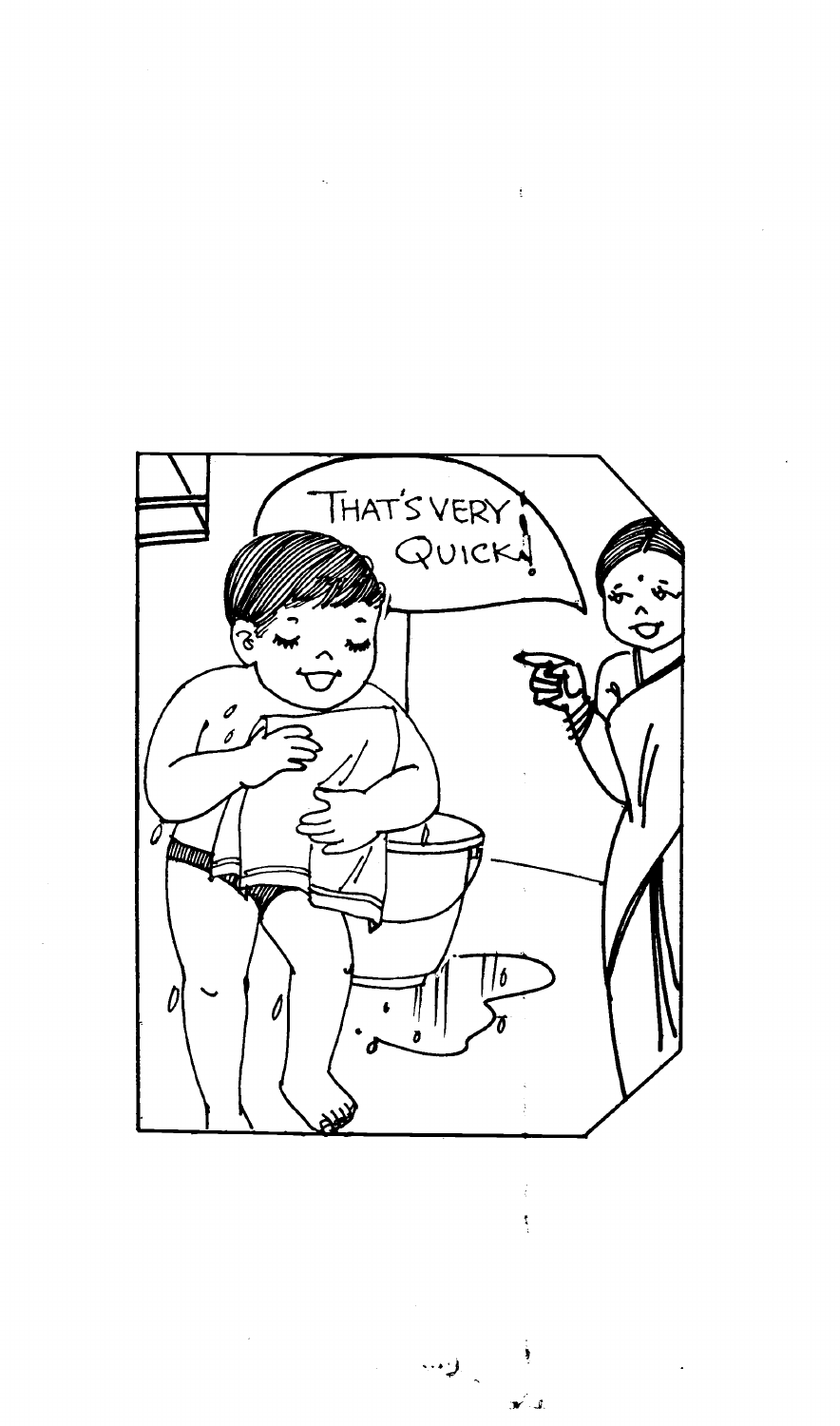DRESS\*

Read Bookiet on 'Dressing Skills' for details regarding the training procedure.

Reward the child for his cooperation: Tell him how clean he looks  $\dots$ , how good he smells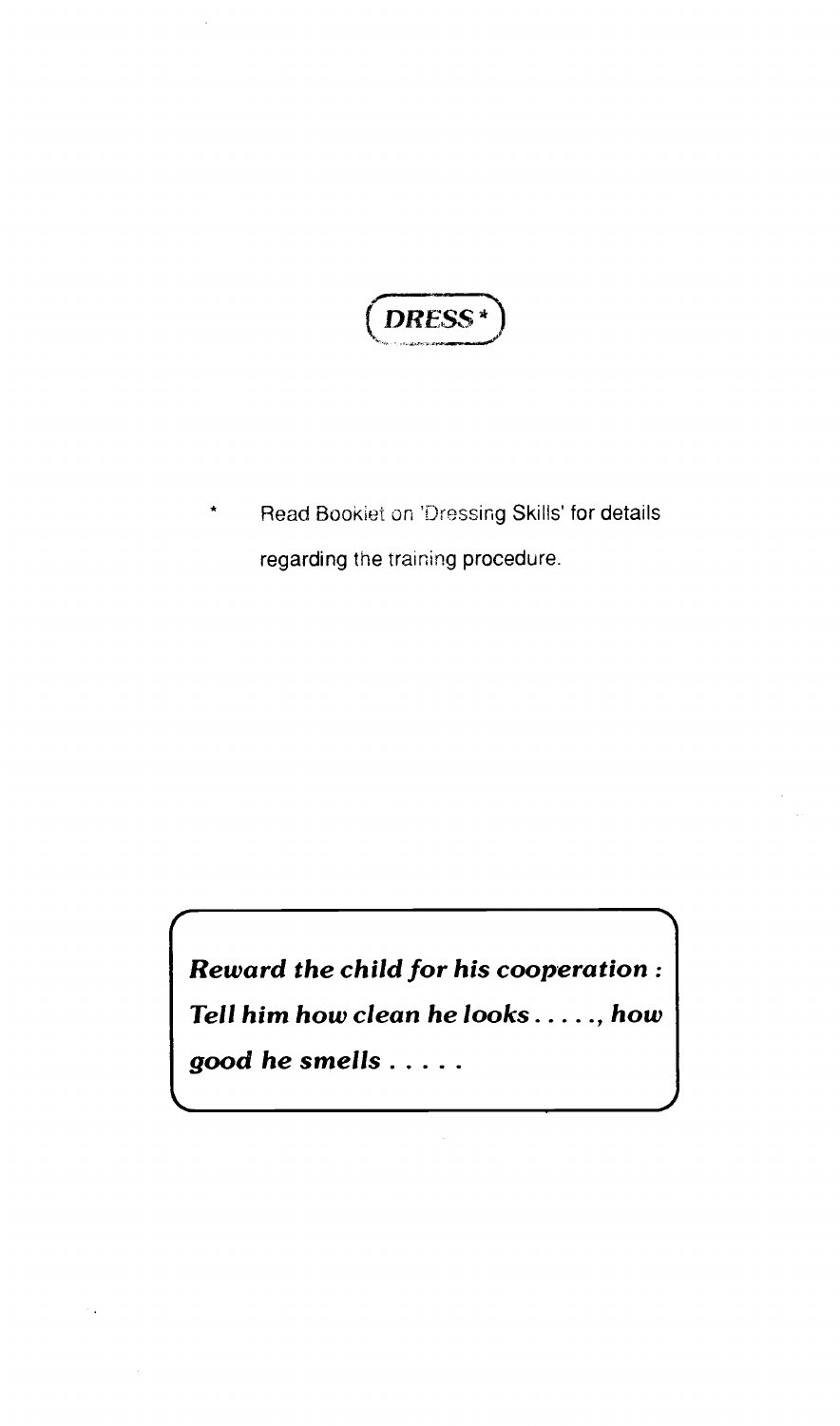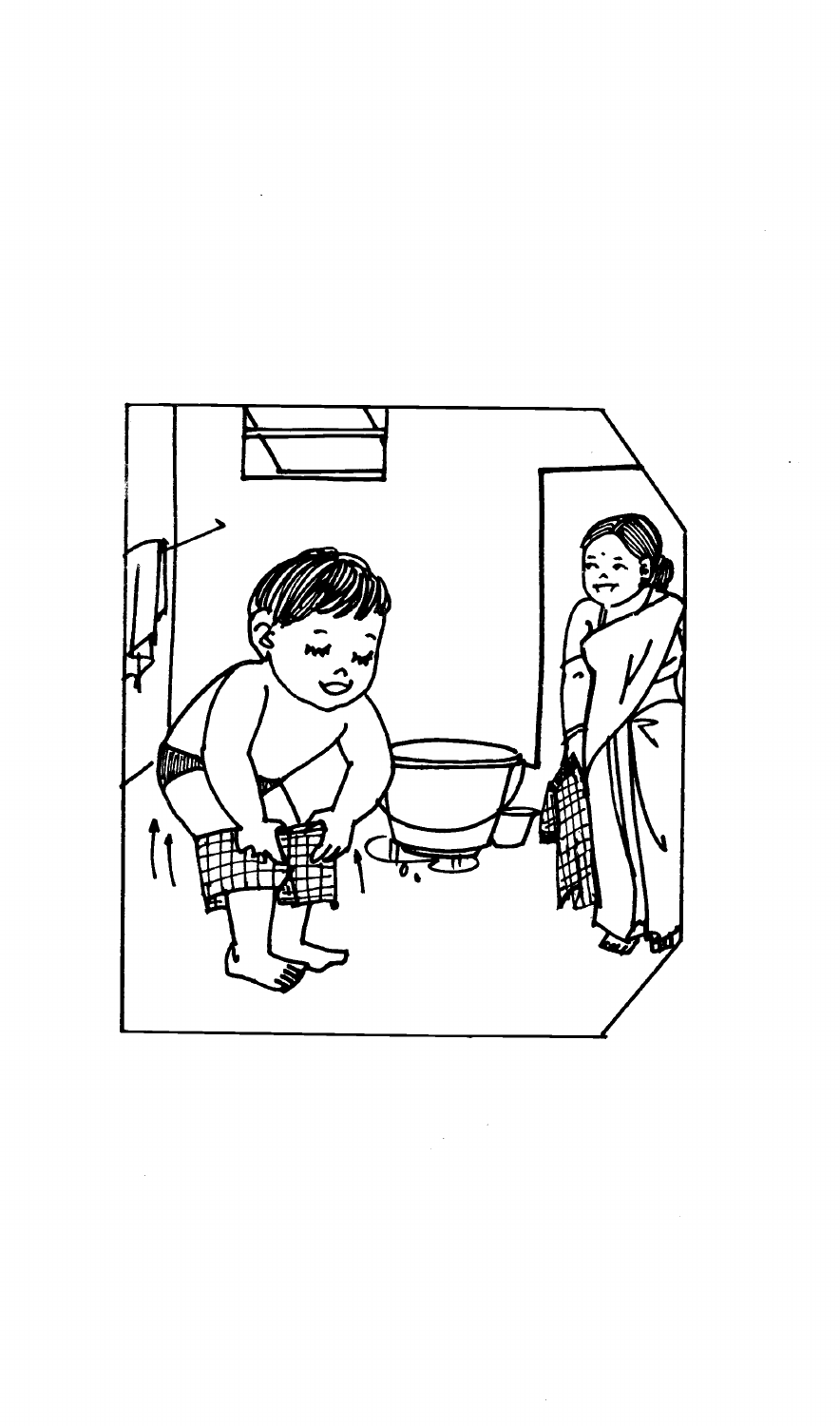

#### Training procedure

I. Let the child sit/stand with the neck bent forward.

> If the child has long hair, help her to bring the hair to the front.



Bent position of the neck will<br>make washing easier by make washing easier preventing shampoo from getting into the eyes and over the rest of the body.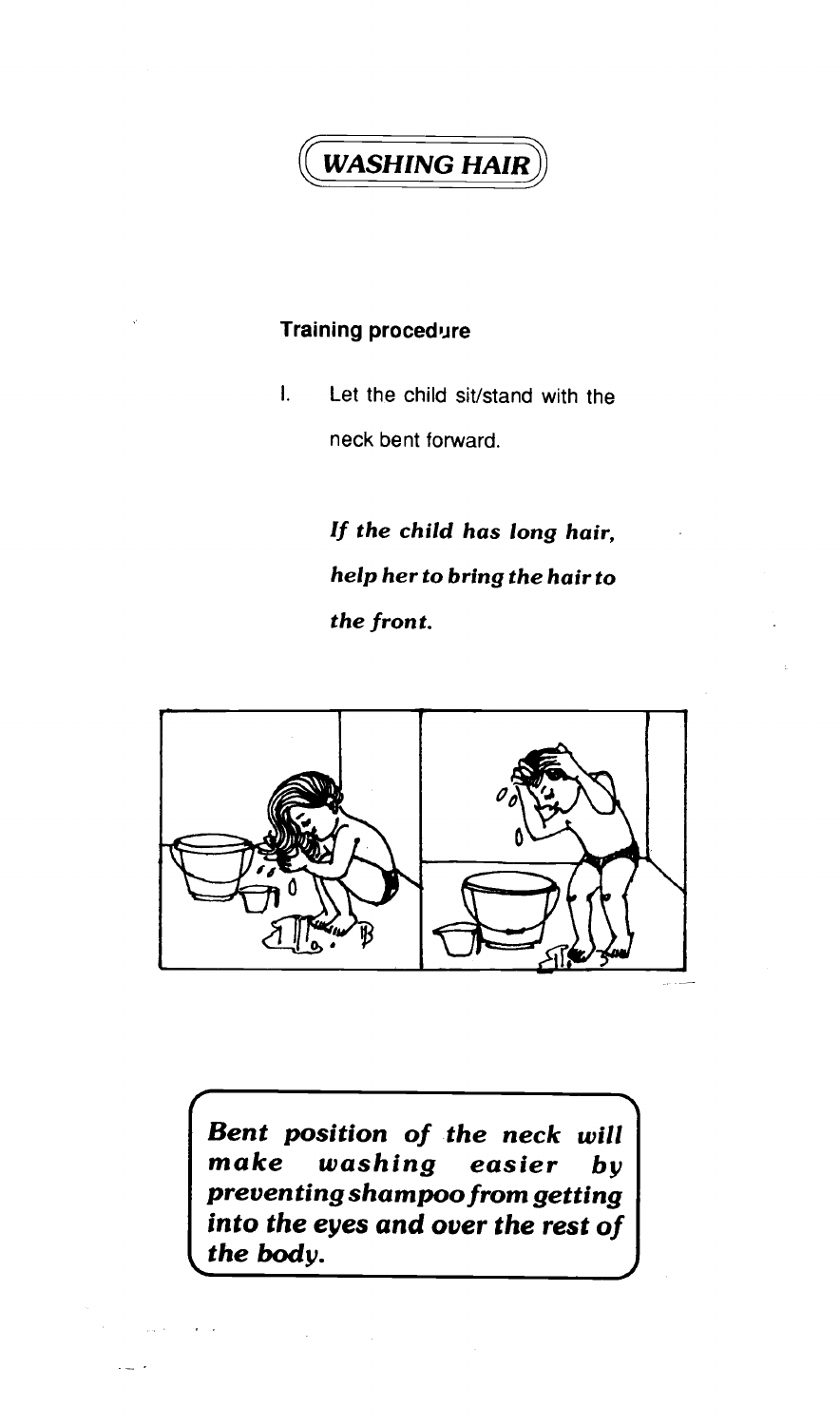Take a small quantity of  $\mathsf{H}$ shampoo in the hand.

> Use extract of shikakai/reetanuts instead of shampoo, if it is customary.



III Apply it over the scalp and the rest of the hair.







V Do a second wash and a very thorough rinse.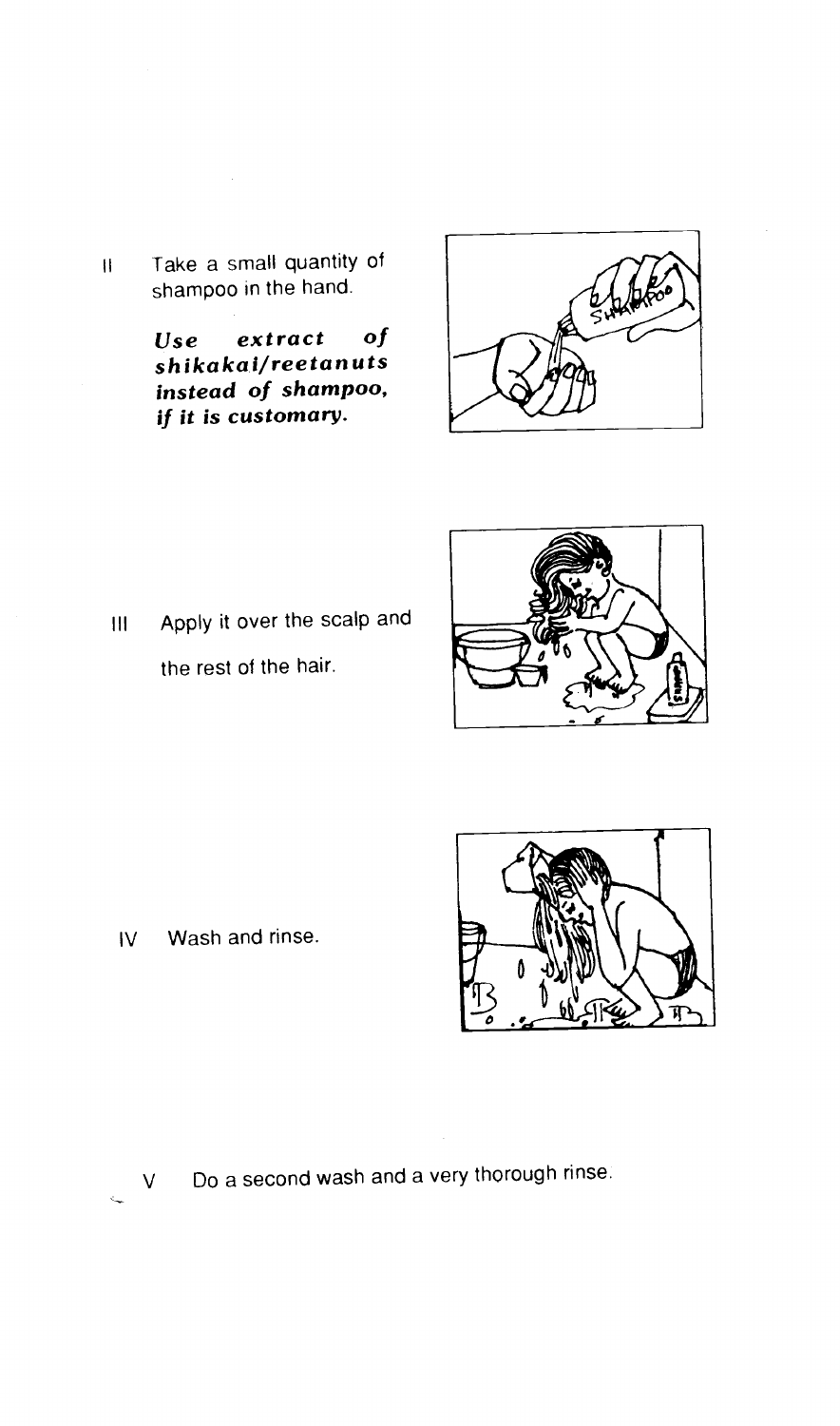VI Help her to wind a towel round the hair if she has long hair.



Instruct the child to keep his/ her eyes closed throughout washing of the hair.

Remember to appreciate<br>the child's successes. J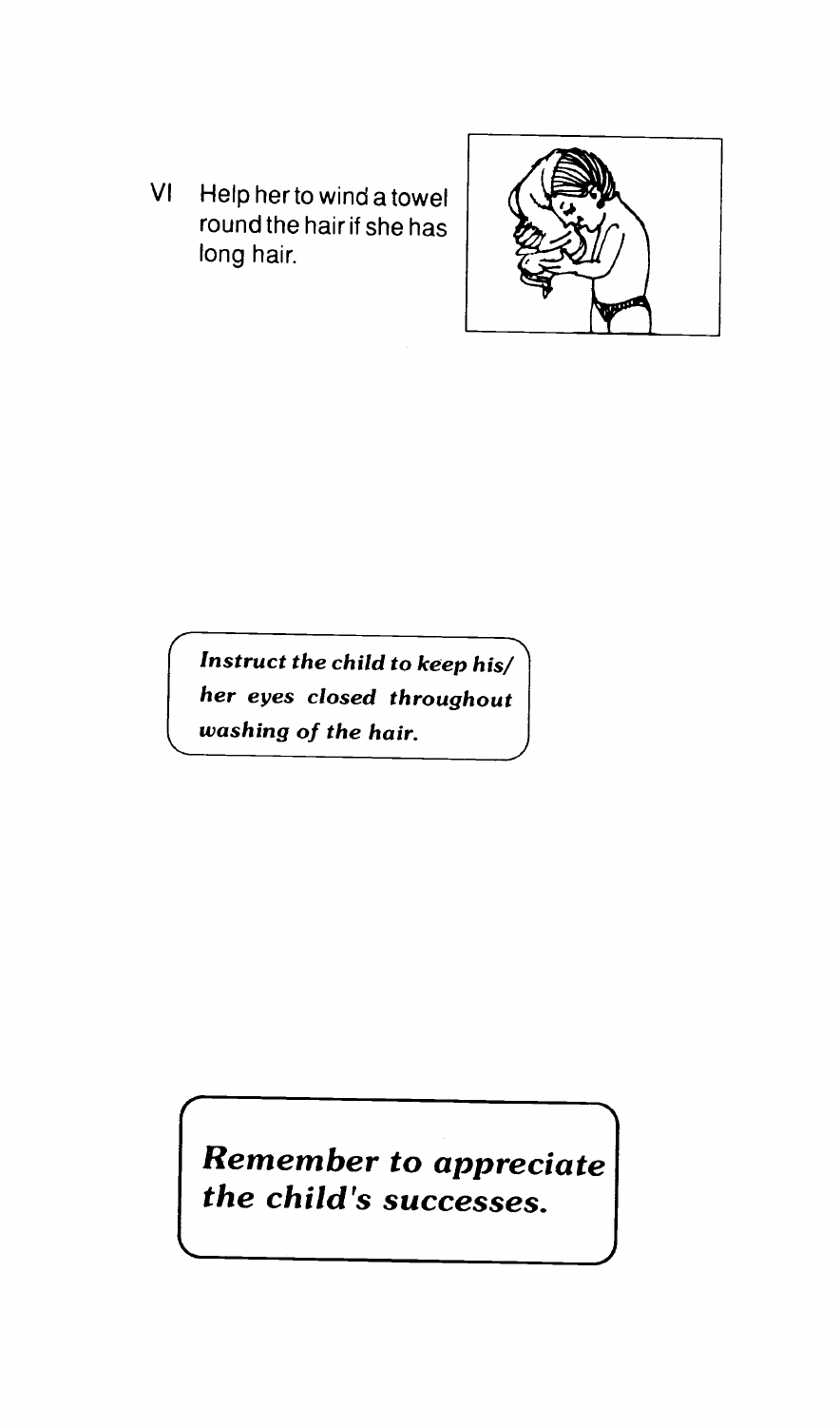## SEVEN TIPS FOR SUCCESS

- $\delta$  tart training early
- U se bath time as an opportunity for learning
- C ooperation of the child is important
- C onsider the abilities of the child before you start training
- $E$  ncourage the child to do as much as he can
- $\delta$  implify each task by breaking it into steps
- $\delta$  uccess at each step should be appreciated.